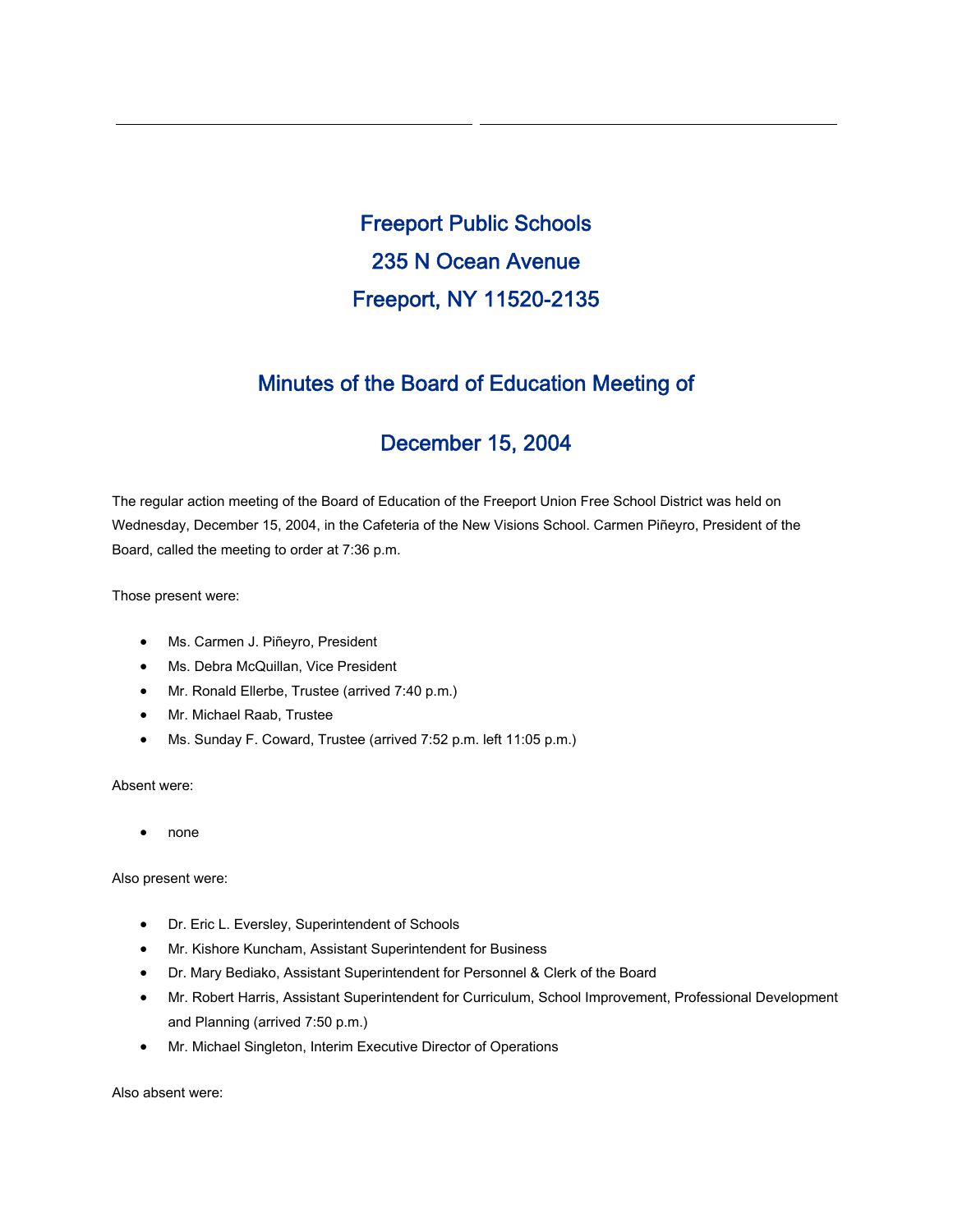• none

The number of people in the audience at the opening of the meeting was more than 60.

#### Superintendent's Report

Dr. Eric Eversley, Superintendent of Schools, introduced Ms. Renee Crump, Principal of New Visions School. Ms Crump introduced the members of the 4 th Grade Choral. The members of the Choral gave a presentation of Holiday Songs, under the direction of Ms. Ruth Breidenbach which was enjoyed by all.

The Superintendent, introduced Ms. Theresa Oropallo, Interim Principal, Freeport High School.

- Dr. Eversley then introduced Mr. Joseph Powers. Mr. Powers is one of our Social Studies Teachers and the advisor to the Long Island Challenge Team at Freeport High School. Mr. Powers introduced the members of the Long Island Challenge Team. The members are: Daniel Okobi, Sarah Mahon, Marilyn Brendel, Yam Mei Luo and alternate Esther Lopez. Team members are chosen based on their performance on College Board Advanced Placement Exams.
- The Team was a recent winner of the Long Island Challenge. They were congratulated for a job well done by the Superintendent and the Board.
- The Superintendent then introduced Ms. Gladys Andrews, Principal of Caroline G. Atkinson School. Ms. Andrews presented the Comprehensive Educational Plan for Atkinson School.

#### Questions from the Public

The public was then given the opportunity to address the Board of Education. Each speaker was allowed to address the Board for six minutes. The Board and administration addressed the comments from the public.

At 9:00 p.m. on a motion by Mr. Raab and a second by Mr. Ellerbe, the Board moved to Executive Session for 3 matters of personnel. The vote was unanimously carried:

Coward, Ellerbe, McQuillan, Piñeyro and Raab.

At 10:40 p.m. on a motion by Mr. Raab and a second by Mr. Ellerbe, the Board returned to open session. The vote was unanimously carried:

Coward, Ellerbe, McQuillan, Piñeyro and Raab.

## Items for Action

### Approval of Items on the Consent Agenda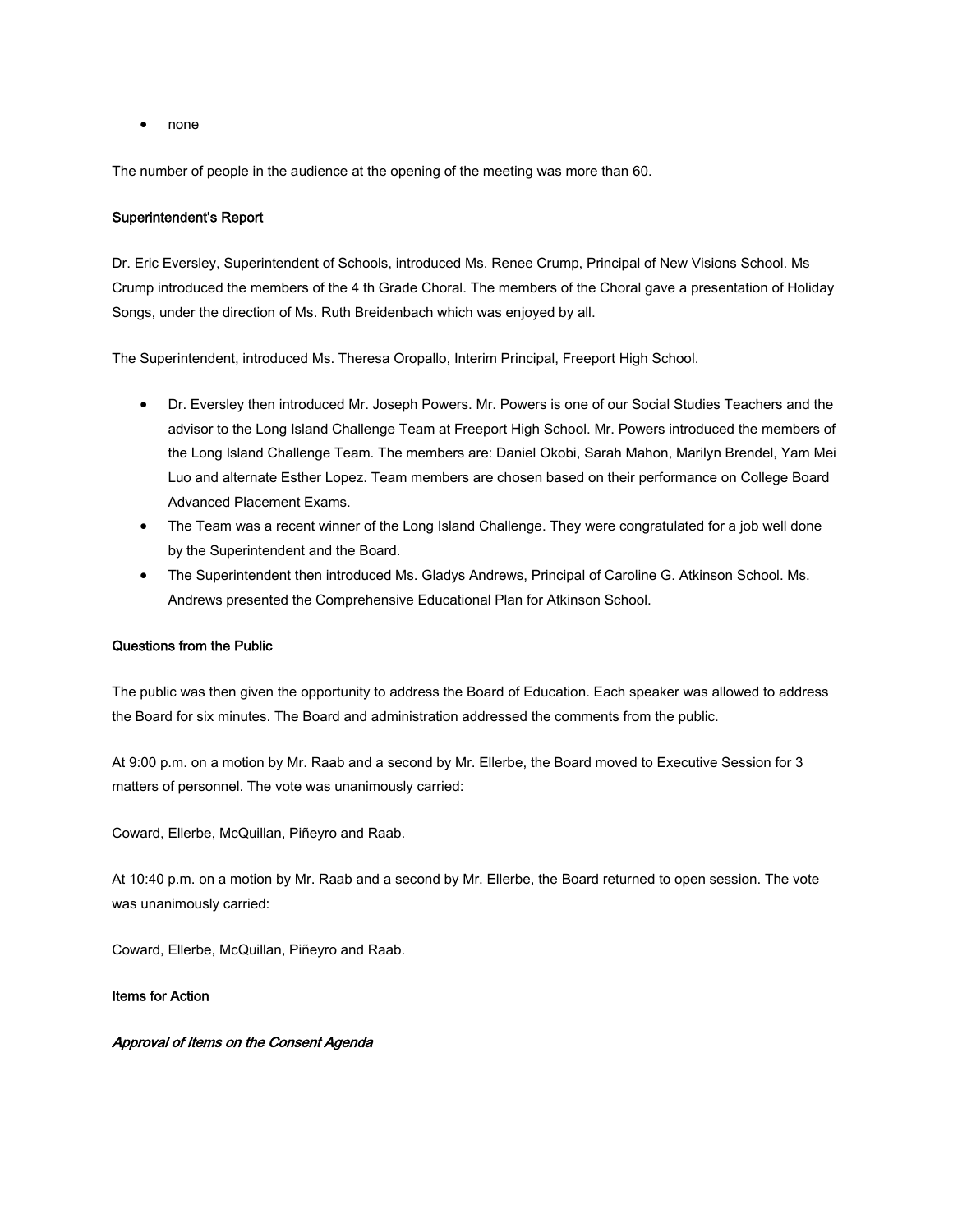• On a motion by Mr. Raab and a second by Ms. Coward the following items, on a consent agenda, were approved unanimously. The vote was: Coward, Ellerbe, McQuillan, Piñeyro and Raab.

### Acceptance of the Minutes

Be It Resolved that the Board of Education of the Freeport Union Free School District hereby accepts the minutes of the following meetings as written:

November 3, 2004; November 6,2004; November 17, 2004, December 3, 2004; December 8, 2004; December 10, 2004.

#### Leave of Absence

Be It Resolved that the Board hereby grants a request for leave for the following staff members as listed:

- Susan Cunnane, Elementary Teacher, effective November 15, 2004 through December 14, 2004 for FMLA and health.
- Renee Sandler, part-time Teaching Assistant, effective November 27, 2004 through December 13, 2004, for health reasons.
- Donna Bailey, full-time Teaching Assistant, effective December 6, 2004 through June 30, 2005, for Student Teaching.

#### Change of Status

Be It Resolved that the Board of Education for the Freeport Union Free School District hereby grants a request for a change of status as listed in the following Change of Status Report:

- Carolina Ortiz, ESL Teacher, compensation adjustment to step 1-2E.
- Jennifer Lopez, School Psychologist, compensation adjustment to step 5-2A.

#### Resignation of Staff

Be It Resolved that the Board of Education of the Freeport Union Free School District hereby accepts the letter(s) of resignation from the following staff members as listed in the following Change of Status Report - Resignation.

- Dana Scesa, Permanent Substitute, effective November 12, 2004.
- Greta Villanueva, Permanent Substitute, effective November 28, 2004.

# *Appointment of Staff Report*

## Teaching Assistant Appointments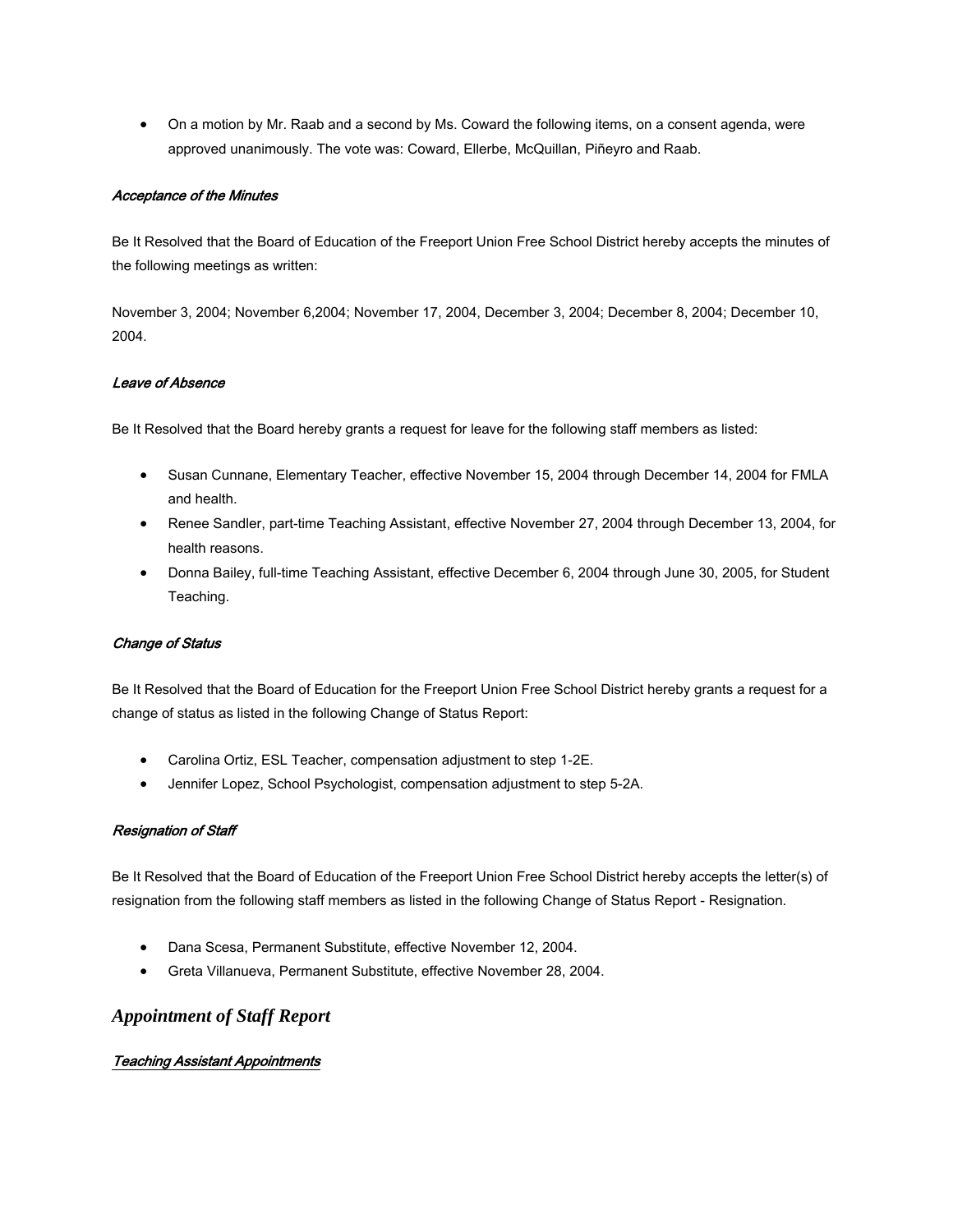Resolved that the Board of Education of the Freeport Union Free School District, upon the recommendation of the Superintendent, hereby appoints the individuals listed in the attached Appointment of Staff Report - Teacher Assistant Category, in accordance with the rules of the Board of Regents. These individuals shall possess appropriate certification allowing them to serve as teachers in the public schools of New York.

- Raiza Mendoza, full-time Teaching Assistant, (replacing A. Baciuska, resigned) a probationary appointment effective November 29, 2004 through November 28, 2007. Compensation will be according to the FTAA Contract at \$12,073. Assignment: FHS.
- Lori Reich, full-time Teaching Assistant, (replacing S. Urrea, resignation) a probationary appointment effective November 29, 2004 through November 28, 2007. Compensation will be according to the FTAA Contract at \$12,073. Assignment: Dodd.
- Erika Elmore, full-time Teaching Assistant, (replacing D. Bailey, change) a probationary appointment effective November 22, 2004 through November 21, 2007. Compensation will be according to the FTAA Contract at \$12,073. Assignment: Giblyn.

## Temporary Instructional Appointments

Be It Resolved that the Board of Education of the Freeport Union Free School District, upon the recommendation of the Superintendent, hereby appoints the individuals listed in the attached Appointment of Staff Report - Temporary, in accordance with the rules of the Board of Regents. These individuals shall possess appropriate certification allowing them to serve as teachers in the public schools of New York.

- Dana Scesa, Elementary Teacher, (replacing L. Malone, LOA) a temporary appointment effective November 15, 2004 through June 30, 2005. Compensation will be on step 1-2A of the U6D Schedule at \$53,126. Assignment: Archer.
- Ann Heverin, Permanent Substitute, (replacing D. Scesa, resigned) a temporary appointment effective November 19, 2004 through June 30, 2005. Compensation will be according to the Substitute Pay Rate at \$125 per day. Assignment: Archer.
- Greta Villanueva, Elementary Teacher, (replacing K. Nestico, LOA) a temporary appointment effective November 29, 2004 through June 30, 2005. Compensation will be on step 1-1B of the U6C Schedule at \$46,269. Assignment: New Visions.

#### CSE/CPSE Minutes

Be It Resolved that the Board of Education of the Freeport Union Free School District hereby accepts the minutes of the meetings of the committees on special education and preschool special education for the following dates:

November 8, 2004; November 9, 2004; November 12, 2004; November 15, 2004; November 17, 2004; November 18, 2004; November 22, 2004; November 30, 2004; December 2, 2004; December 3, 2004

#### Acceptance of Gifts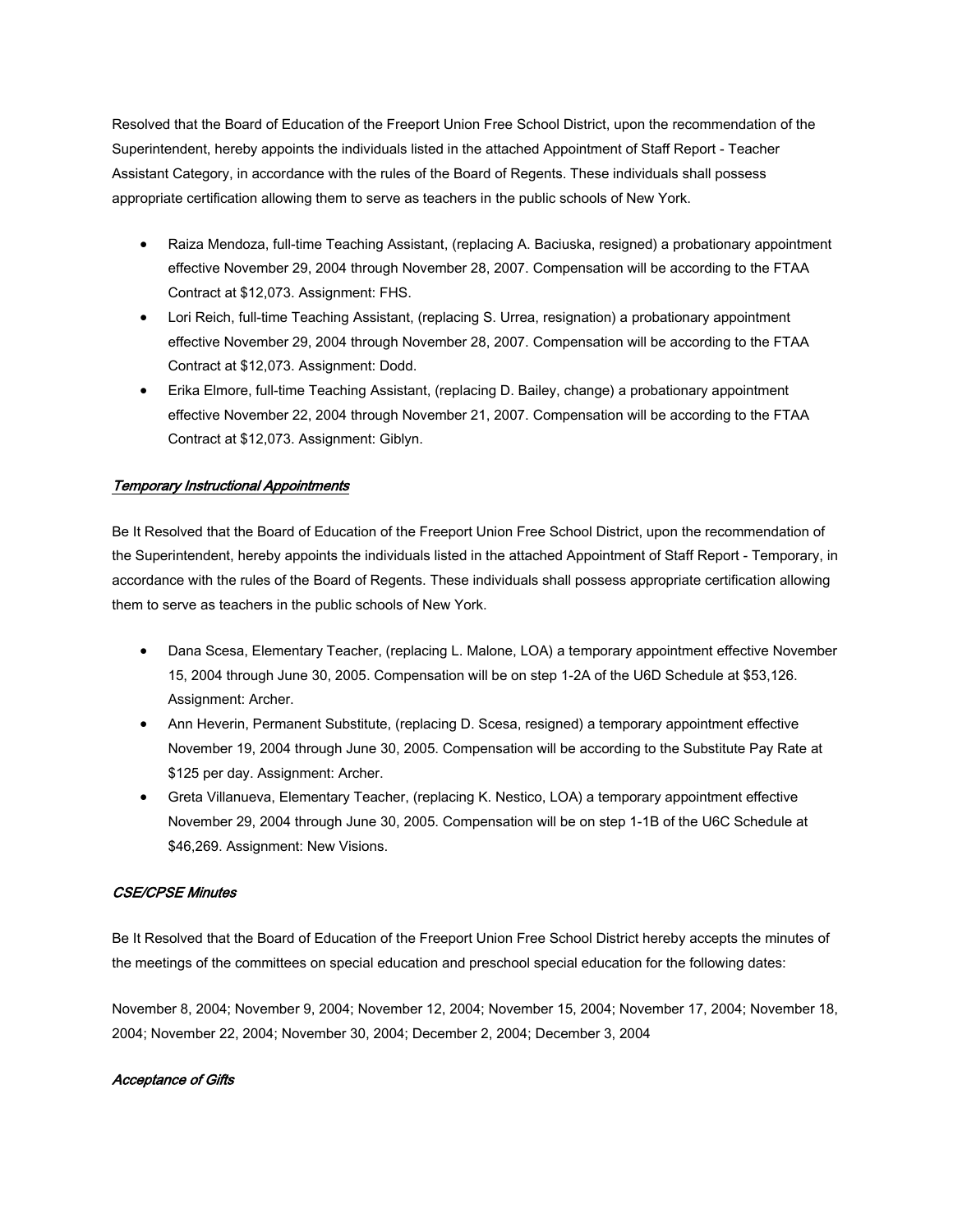Be It Resolved that the Board of Education of the Freeport Union Free School District hereby accepts, with gratitude, a gift of two sets of Fischer speakers, a Technics turntable and a Teac cassette deck, with a value of \$500. This gift is has been donated by Mr. Mark Spanier, a member of our High School English Department Staff.

## Granting of Tenure

On a motion by Ms. Coward the following motion was adopted:

BE IT RESOLVED that the Board of Education of the Freeport Union Free School District hereby grants tenure status to the following individuals:

- Elizabeth Kilduff-Smith, Elementary Teacher, effective January 14, 2005.
- Gregory Albarano, Elementary Teacher, effective January 22, 2005.
- Lynda Guiler, Teaching Assistant, effective January 10, 2005.

The motion we seconded by Mr. Raab and passed unanimously. The vote was: Coward, Ellerbe, McQuillan, Pi ñeyro and Raab.

#### Acceptance of a Bid

• Bayview Avenue - Contract #1 General Construction – Playground Replacement

Mr. Ellerbe made the following motion:

Be It Resolved that the Board of Education of the Freeport Union Free School District hereby awards the following bids as listed in the Bid Award Reports and as recommended in the attached bid recommendations, accepting the lowest responsible bid as per bid specifications, and reserving the right to increase or decrease quantities of each item as needed. (attached)

The motion we seconded by Ms. McQuillan and passed unanimously. The vote was unanimously carried: Coward, Ellerbe, McQuillan, Pi ñeyro and Raab.

#### Resolution to Approve Salary Increases for Certain Classified Central Office Administrators

Mr. Raab made the following motion:

Be It Resolved that the Board of Education of the Freeport Union Free School District hereby approves the salary increases and benefits for the following Central Office employees:

- Sophie Codispodo, Transportation Supervisor
- Spiro Colaitis, Director of Buildings & Grounds
- Jeannie Romeo, School Lunch Director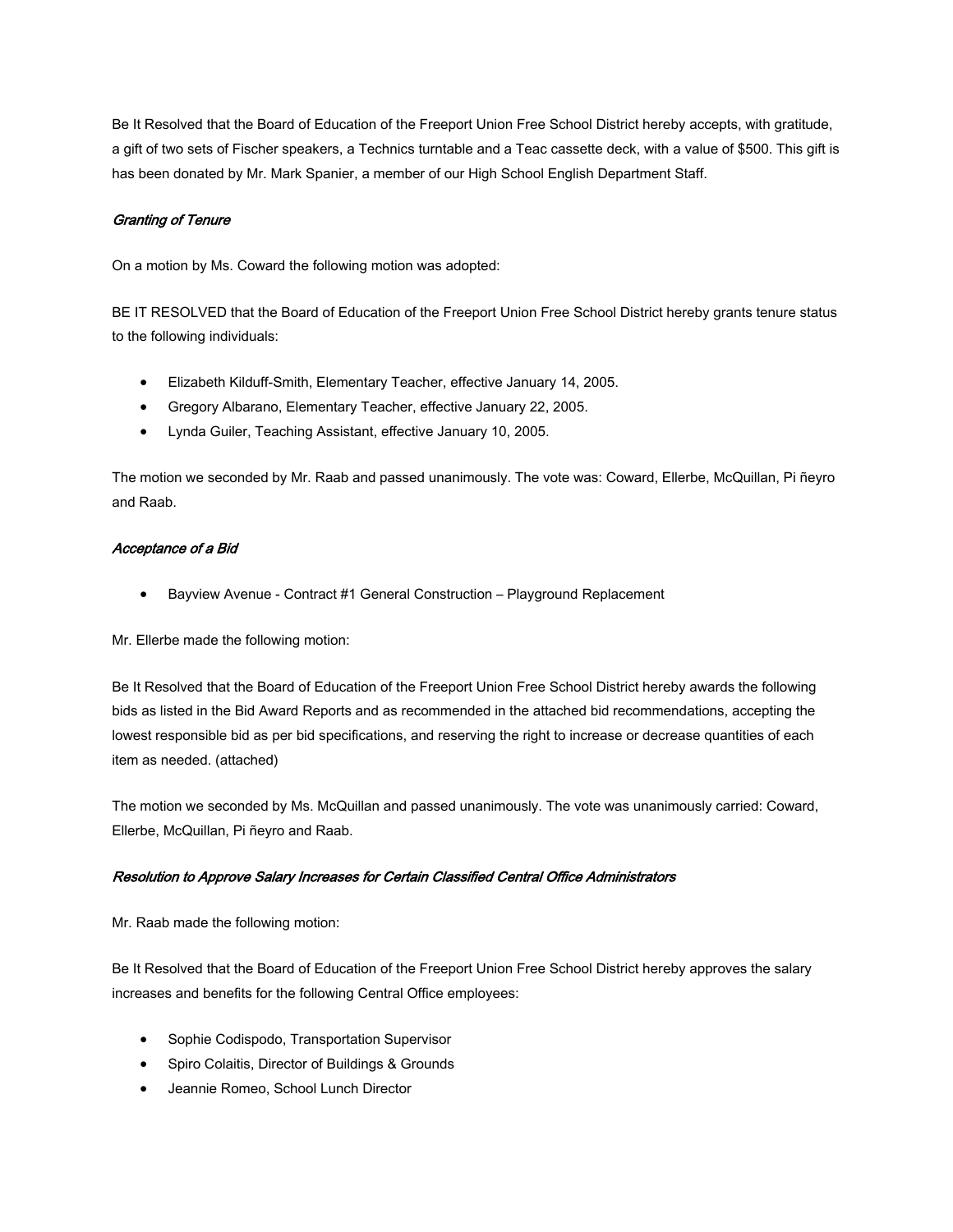These employees shall receive the same salary increases, 3%, and the average increment as provided to the members of the Freeport School Administrators Association for the 2004-2005 school year. These increases are for the period July 1, 2004 through June 30, 2005.

The motion we seconded by Mr. Ellerbe and passed unanimously. The vote was: Coward, Ellerbe, McQuillan, Pi ñeyro and Raab.

Ms. McQuillan made a motion to amend the agenda to include three more actions. The motion was seconded by Mr. Raab and was passed unanimously. The vote was:

Coward, Ellerbe, McQuillan, Pi ñeyro and Raab.

#### Resolution to Approve Salaries for Central Office Administrators

Mr. Raab made the following motion:

BE IT RESOLVED that the Board of Education of the Freeport Union Free School District hereby approves the 2004/2005 salaries for the following Central Office Administrators retroactive to July 1, 2004 as listed below:

Dr. Mary R. Bediako, Assistant Superintendent for Personnel \$144,766.00

Robert Wayne Harris, Assistant Superintendent for Curriculum, School Improvement, Professional Development and Planning \$131,812.00

Kishore Kuncham, Assistant Superintendent for Business \$164,295.00

The motion was seconded by Ms. McQuillan and passed unanimously. The vote was:

Coward, Ellerbe, McQuillan, Piñeyro and Raab

#### Appointment of an Interim Executive Director of Operations

Mr. Raab made the following motion:

Be It Resolved that the Board of Education of the Freeport Union Free School District hereby appoints Michael Singleton, as Interim Executive Director of Operations, effective January 3, 2005 at the per diem rate of \$558.00.

Ms. Coward seconded the motion and the motion was passed. The vote was: Yeas:Coward, McQuillan, Piñeyro and Raab. Nays:none Abstentions: Ellerbe.

#### Resolution to Approve 2004-2005 Contracts for Certain Central Office Administrators.

Mr. Raab made the following motion: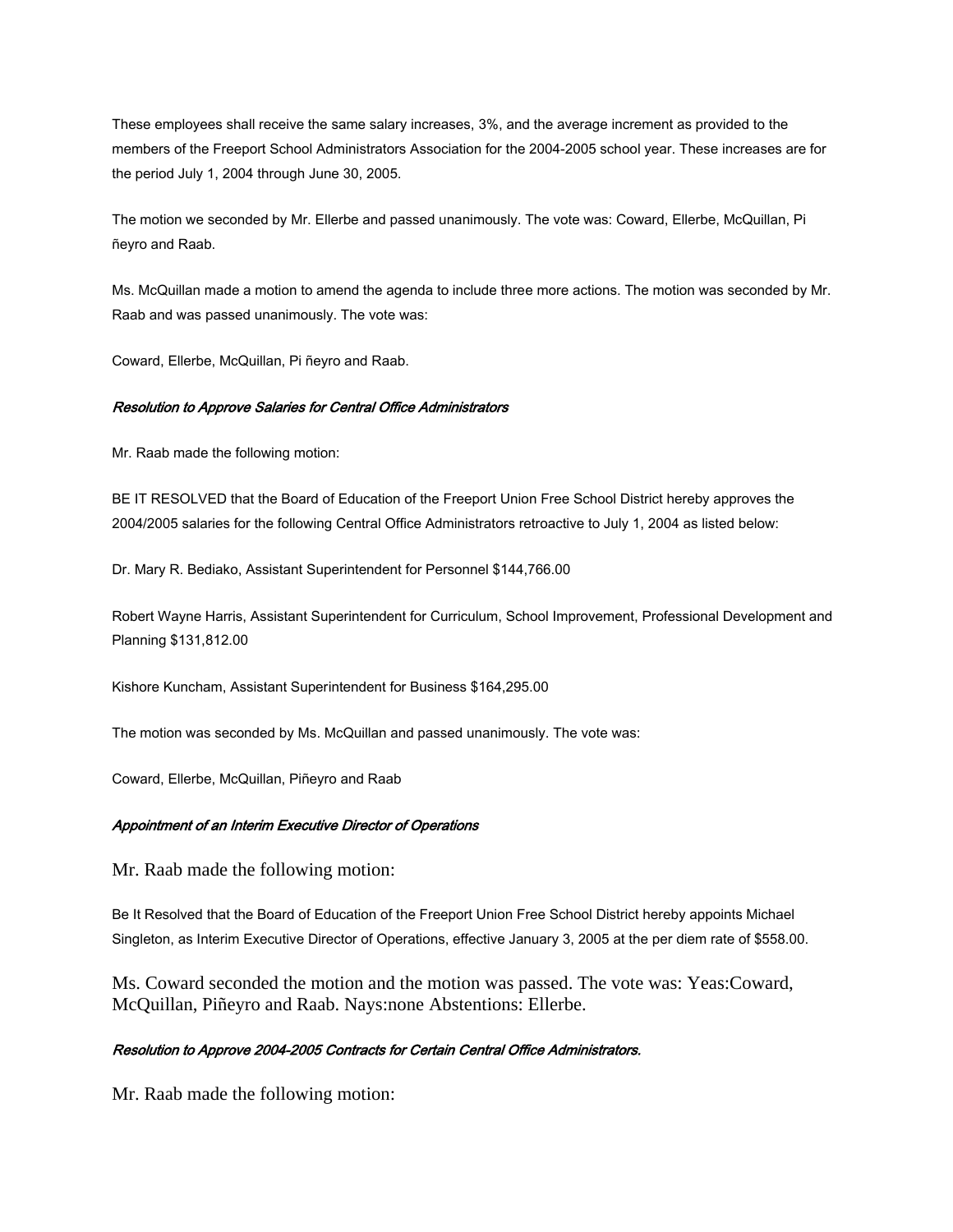BE IT RESOLVED, by the Board of Education of the Freeport Union Free School District, that the President of the Board of Education be authorized and directed to execute on behalf of the Board, the annexed amended Employment Benefit Agreement between the Assistant Superintendent for Business and the District, which amended Agreement shall be effective December 15, 2004; and

BE IT FURTHER RESOLVED, by the Board of Education of the Freeport Union Free School District, that the President of the Board of Education be authorized and directed to execute on behalf of the Board, the annexed amended Employment Benefit Agreement between the Assistant Superintendent for Personnel and Special Projects and the District, which amended Agreement shall be effective December 15, 2004; and

BE IT FURTHER RESOLVED, by the Board of Education of the Freeport Union Free School District, that the President of the Board of Education be authorized and directed to execute on behalf of the Board, the annexed amended Employment Benefit Agreement between the Assistant Superintendent for Curriculum, School Improvement, Professional Development and Planning and the District, which amended Agreement shall be effective December 15, 2004.

The motion was seconded by Ms. Coward and passed. The vote was:

Coward, Ellerbe, McQuillan, Piñeyro and Raab

#### Creation of a Board Employee Relations Committee

Mr. Raab made a motion to create a Board Employee Relations Committee. The motion was seconded by Mr. Ellerbe and was passed. The vote was:

Yeas: Ellerbe, McQuillan and Raab.

Nays: Coward

Abstentions: Piñeyro

#### **Executive Session**

- At 11:15 p.m., a motion was made by Mr. Raab to go into Executive Session to discuss a particular matter of personnel.
- The motion was seconded by Ms. McQuillan and the motion passed unanimously.

The vote was: Ellerbe, McQuillan, Piñeyro and Raab.

At 11:50 p.m., on a motion by Mr. Raab and seconded Mr. Ellerbe, the Board returned to open session. The vote was unanimous : Ellerbe, McQuillan, Piñeyro and Raab.